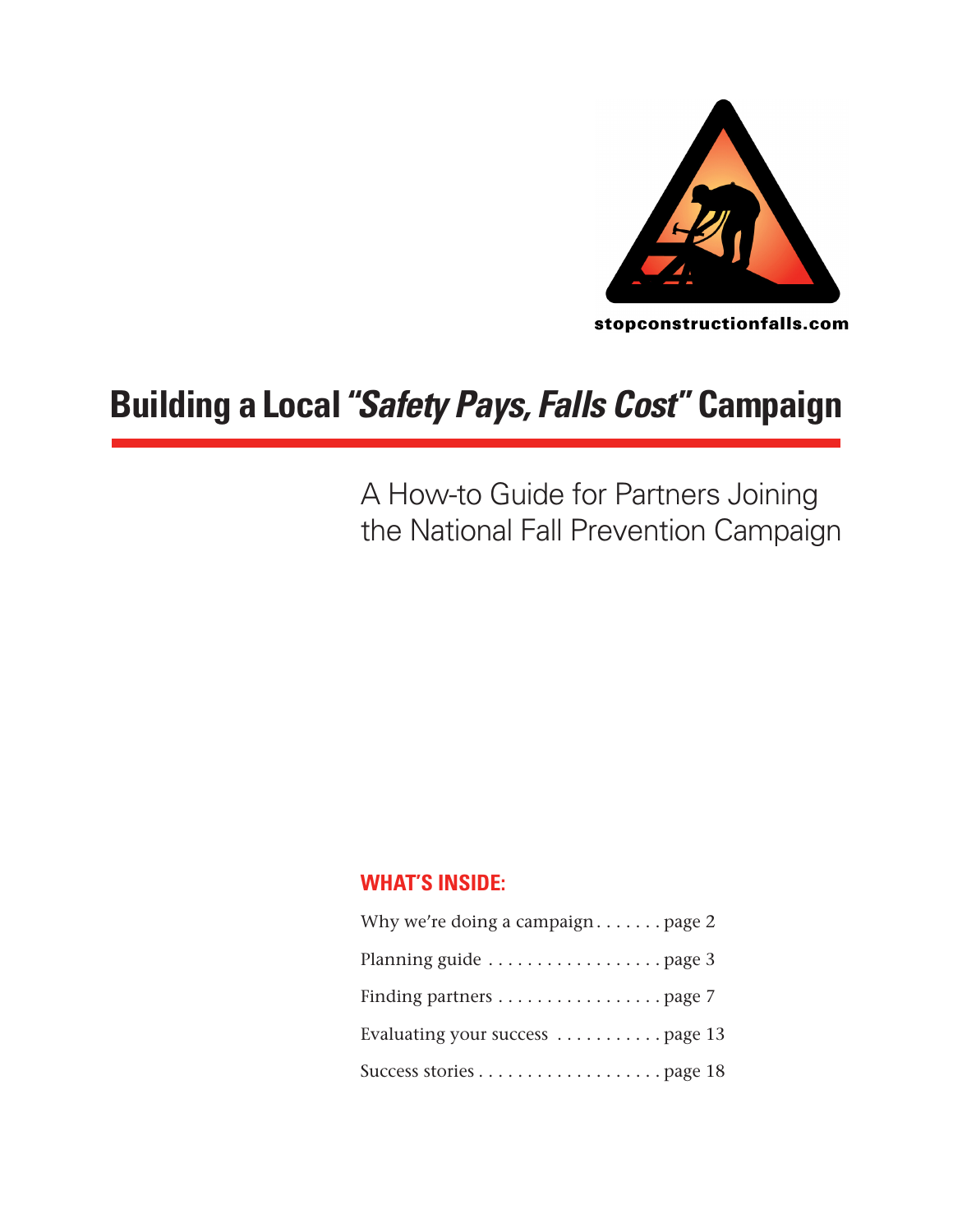## **Welcome to the National Campaign!**

Thanks for becoming a partner in the national Campaign to Prevent Construction Falls. Your work is of great importance, because falls are the No. 1 cause of death on construction sites and a leading cause of serious injuries. The more people who know this information – and will act on it by informing construction professionals in their circles – the more likely we are to see a reduction in deaths and injuries.

Any help in spreading word of this campaign and safety information is vital to us – and to all nine million construction workers across our nation.

#### **Who we are**

The *Safety Pays, Falls Cost* Campaign is a joint effort of two federal agencies, the Occupational Safety and Health Administration (OSHA) and the National Institute for Occupational Safety and Health (NIOSH), plus a private non-profit organization, CPWR – The Center for Construction Research and Training. These three groups became the organizers of a campaign to prevent fatal falls at the request of the Construction Sector of the NORA Council, a group of businesses, large professional associations, building trade unions, and individual safety and health consultants, who discuss and advise NIOSH in its National Occupational Research Agenda (NORA).

© 2013, CPWR – The Center for Construction Research and Training. All rights reserved. CPWR is the research and training arm of the Building and Construction Trades Dept., AFL-CIO, and works to reduce or eliminate safety and health hazards construction workers face on the job. Production of this material was supported through grant OH009762 from the National Institute for Occupational Safety and Health (NIOSH). The contents are solely the responsibility of the authors and do not necessarily represent the official views of NIOSH.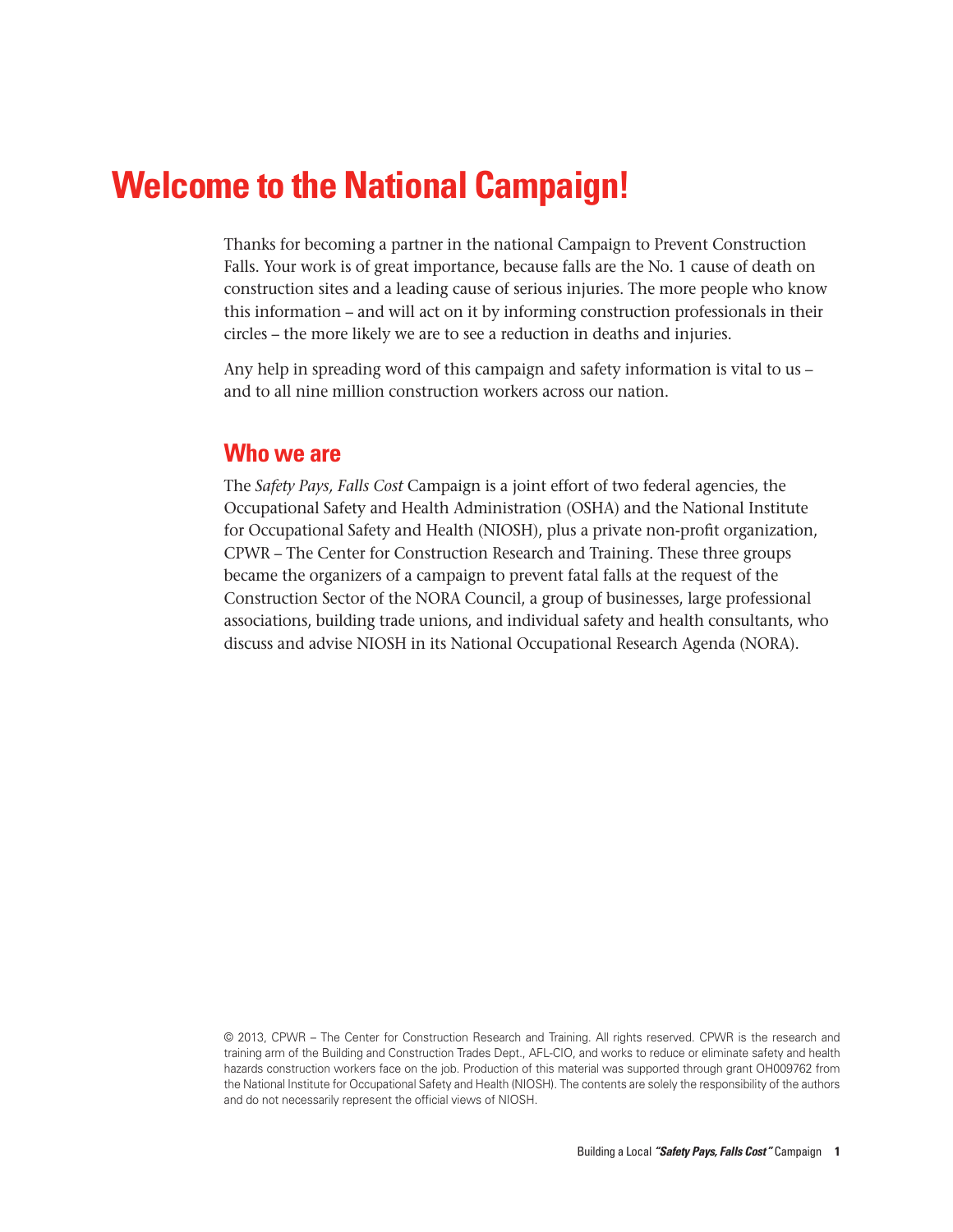# **The Facts: Why we're doing this campaign**

Falls from heights are the leading cause of death in the construction industry. Year after year, fatal falls top the list; they consistently account for one-third of all construction deaths.

In 2010, fall injuries were responsible for 267 construction worker deaths. *Your support can help prevent these deaths – and tens of thousands of serious injuries.* 

The national *Safety Pays, Falls Cost* Campaign was launched in 2012. While our

campaign seeks to prevent falls in all areas of construction, we are focusing efforts on small residential construction settings – and we are targeting falls from ladders, scaffolds, and roofs.

We invite you to join this effort by helping reach small construction contractors, workers and other related employers in your community to reduce injuries and save lives.



This document provides you with infor-

mation about how you can develop your own *Safety Pays, Falls Cost* Campaign in your community or region. You can find additional information on this campaign at www.StopConstructionFalls.com.

#### **The campaign is built around three key areas:**

**Plan:** Plan to work safely at heights before every job.

**Provide:** Provide the right equipment for working at heights.

**Train:** Train workers to use the proper equipment to work safely at heights.

#### **We need your help for the campaign to be effective.**

**So let's get started!**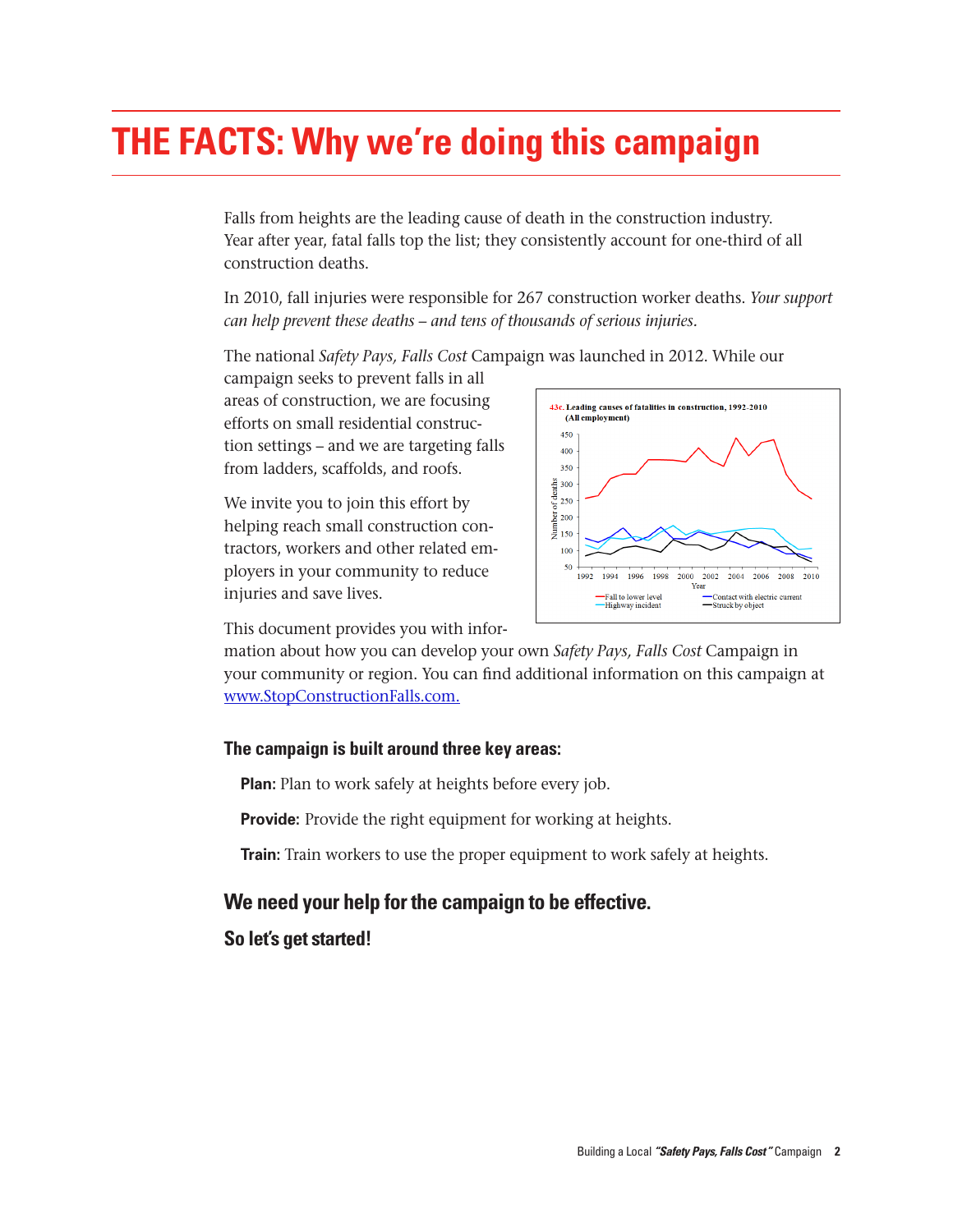## **What are some steps I can take to plan a local** *Safety Pays,* **1.***Falls Cost* **Campaign?**

Below is a list of steps that will be helpful in preparing for a successful campaign. Also, look for opportunities to connect with other partners so that everyone supports the efforts of the other members of the local campaign:

- **1.** Start by **identifying measurable objectives** that include who you will try to reach, how you will reach them and when they will receive the message.
- **2. Brainstorm activities** that will work for your local campaign to identify the strategies you are going to focus on to conduct your local campaign. For example, will you hold toolbox talks at construction sites and/or distribute campaign safety materials and/or upload campaign materials at your website and promote them in your newsletter.
- **3. Enlist a vocal, senior-level "champion"** who can participate in campaign events, promote campaign messages and/or provide resources to support your campaign efforts. Select a "champion" who is trusted by the target audience of construction contractors and/or workers. They are most likely to listen to construction professionals who they trust.
- **4. Build on existing local efforts** on construction safety. See what is already happening in your local area and see if there are opportunities to add campaign messages through, for example, equipment demonstrations at construction safety events, or distribution of campaign materials such as stickers or fact sheets.
- **5. Work with established and committed partners** and provide support to their efforts. For example, if they are holding a large community event, offer to conduct safety demonstrations or staff a booth to distribute campaign materials. Diversity in your partnership will help develop a more robust program.
- **6. Bring ideas to your partners.** In Appendix A, you will find a table of local organizations with the activities that are part of that group's work. We've provided ideas for your local *Safety Pays, Falls Cost* Campaign that would use the organization's ongoing activities. For example, an OSHA Consultation Program can provide speakers, host events, share electronic files and print existing campaign materials.
- **7. Obtain funding and other resources.** You will need staff support and funding to pay for local events or to print materials.
- **8. Identify a partner with an active mailing or email** list to spread information your local *Safety Pays, Falls Cost* Campaign.
- **9. Find out who is already using social media or blogs** that can spread your message. Talk to your partners about accessing television, radio, newspaper, magazine, ad space, billboards, transit advertisements, or other commercial distribution methods.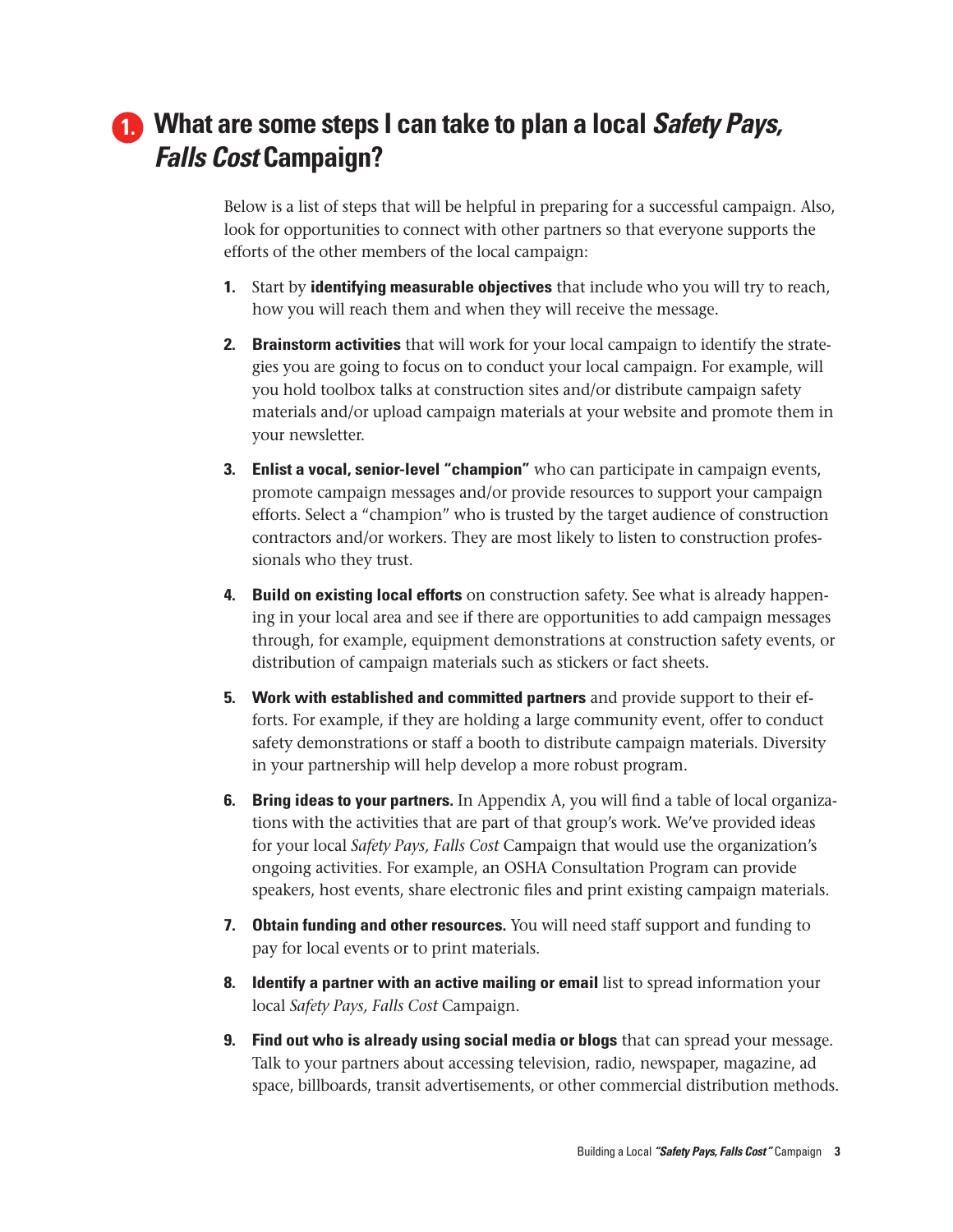- **10. Secure safety experts** for your safety demonstrations and events. Previous experience with safety and health communications and campaigns is helpful. You will need someone with specific knowledge to demonstrate proper procedures for equipment use, tool box talks, seminars or exhibits that you sponsor.
- **11. Determine how you will evaluate your project.** Make sure you are making a difference by setting up a way that you will evaluate the impact of your project. Sample metrics are included within Appendix B on Page 13.
- **12. Feel free to innovate!** Tailor the campaign to your local needs. Add the name of local sponsors and organizations. Add local stories to connect with your audience, and tailor your training to your audience. For example, when directing your campaign to employers demonstrate the economic benefits of reducing workplace injuries. You may also want to translate materials for speakers of languages other than English.

### **What are possible campaign activities I can support? 2.**

Here are a few ideas to consider in developing your *Safety Pays, Falls Cost* Campaign. Select those that suit the resources that you have available and the construction workers that you can reach. Of course, we are looking for new and effective ways to reduce construction fall injuries and fatalities, and you may have an approach that no one else has tried. By all means, share the information with us!

**You can do one or several of the ideas listed** for the activity. It's up to you – based on your time and budget.**s**

#### **Activity 1: Hold Special Events**

Hold a community event to share information and demonstrate fall protection equipment and practices or participate in an existing event.

#### **Activity 2: Distribute Campaign Materials**

Promote safety information by simple and effective distribution methods.

- Post campaign information and links on your website.
- • Take campaign information to organizational or community events and distribute to your peers and others.
- • Distribute printouts of information from StopConstructionFalls.com, OSHA's website or the NIOSH's Fall Campaign website.
- Distribute information at local permit or license offices.
- Set up an information table or display at equipment rental or other businesses frequented by residential contractors (such as home improvement stores).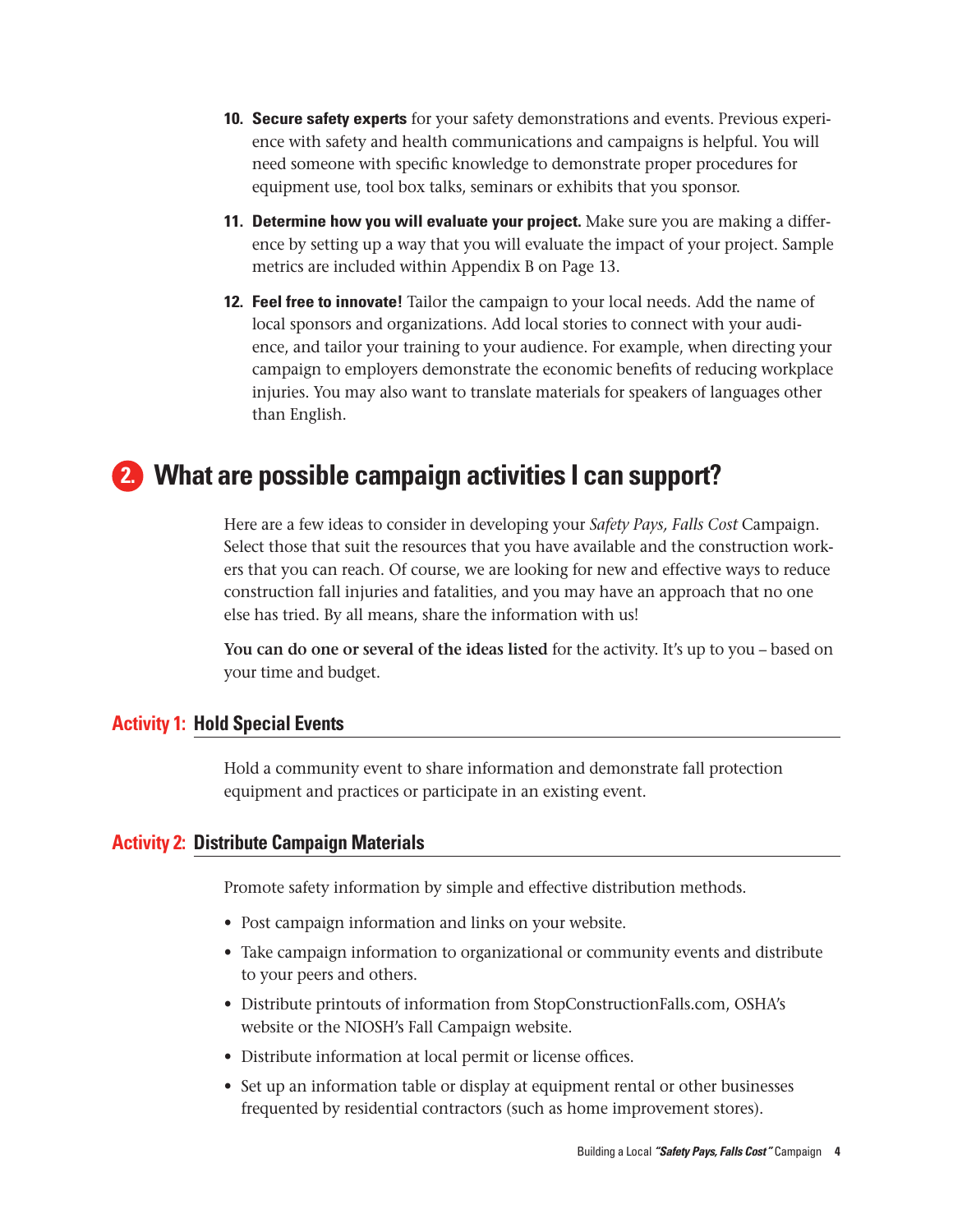- • Contact educators at local vocational/training schools or community colleges and drop off information for their use.
- • E-mail materials to others for distribution.
- Print some campaign materials for a direct targeted campaign.

#### **Activity 3: Provide Safety Training to Contractors and Construction Workers**

Call on experts to provide demonstrations and instructions on working safely at heights.

- Offer fall prevention classes for local contractors.
- • Integrate the campaign content into existing OSHA or construction skills training.
- Invite local partners to tailor a construction safety session that meets local needs.
- Share with local vocational training centers and educators.

#### **Activity 4: Conduct Media Outreach**

Use your knowledge and access to experts to communicate safety information to the media from credible sources.

- Hold a press conference to launch your local campaign.
- • Develop a media packet with press releases, fact sheets, background information and local proclamation.
- Identify and secure a local spokesperson to speak about your local campaign.
- Identify and secure a celebrity spokesperson to speak about your local campaign.
- Invite construction fall survivors, family members of a victim and/or a business owner who has adopted construction fall protection to provide testimonials.
- • Develop a local advertising campaign using campaign materials or produce a public service announcement.
- Use social media such as Twitter, Facebook or blogs.

## **Are there any informational and promotional materials 3.that we can use in our local campaign?**

Yes! The *Safety Pays, Falls Cost* Campaign provides a variety of materials that are available for FREE. The assortment of safety resources on ladder, scaffolds and roofs are located on www.stopconstructionfalls.com. With a click on the Training and Resources page, partners can get access to or order materials such as those listed below.

- OSHA Campaign Flyer (English, Spanish)
- Fall Prevention Fact Sheet (English, Spanish)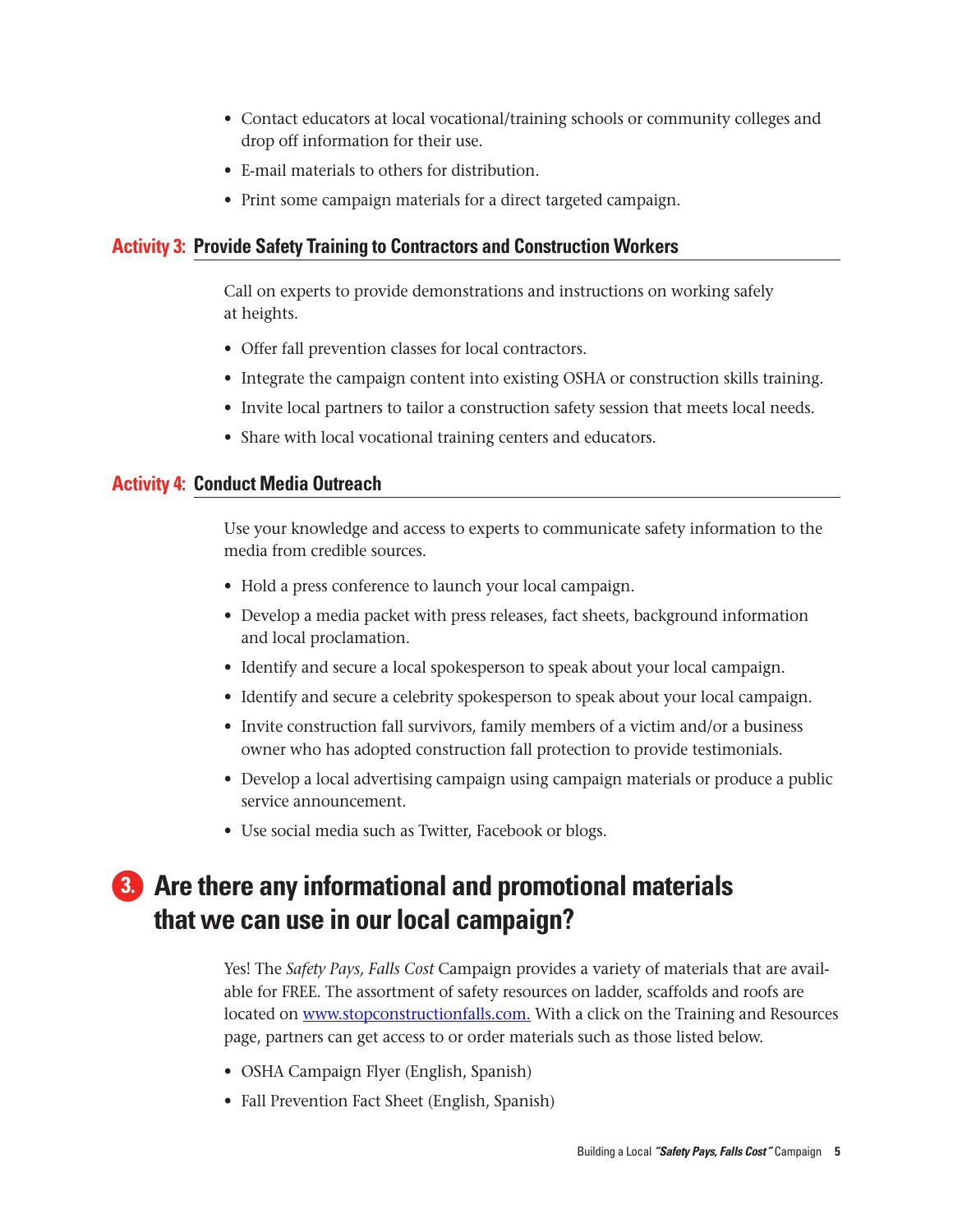- • *Safety Pays, Falls Cost* sticker
- Toolbox Talks
- Videos: CPWR's Don't Fall For It!
- Handouts on Working at Heights with Illustrations



*From Don't Fall For It!*

Note that selected OSHA publications and posters can be ordered (as long as stock is available) at the OSHA website: http://www.osha.gov/pls/publications/publication.html.

### **How can I find local partners to support my efforts? 4.**

You will know best what local sources will support the construction fall prevention campaign. Some groups that you may want to partner with are local community-based organizations, employers, employer associations, volunteer building groups, insurance companies, permit and licensing offices, cooperative extensions, and government organizations and safety and health organizations. Check the www.stopconstructionfalls.com website that provides a list of Campaign partners to see if one or some of the partners are in your area. Please review Appendix A "Ideas for a Local-Level Saturation Effort," on Page 7 for a table of information that provides a more comprehensive listing of possible local partnering organizations.

### **How can I tell if I made a difference?**

#### **Evaluate your campaign**

After spending time and resources on the campaign, you may want to find just what impact all that work has had. Your partners may appreciate the fact that you took an extra step to show them what was accomplished. You may have funding organizations that require you to "report back" on the activities and their impact.

For us, the people and organizations behind the *Safety Pays, Falls Cost* Campaign, evaluation is important to show that the campaign is successful in preventing construction fall injuries and fatalities. We're asking you to keep records of your activities and share your successes with us so that we can share your approach and work with others. For examples of ways to evaluate your progress, please see "Ideas for Evaluating Your *Safety Pays, Falls Cost* Campaign" on Page 13. You also can get additional ideas by viewing some local success stories that are included "Success Stories" on Page 18. You'll find ideas – and resources – you can use to create your own activity – and success story! Help us add to those stories!

#### **Together we CAN eliminate construction falls!**

**Contact us at falls@cpwr.com for additional information.**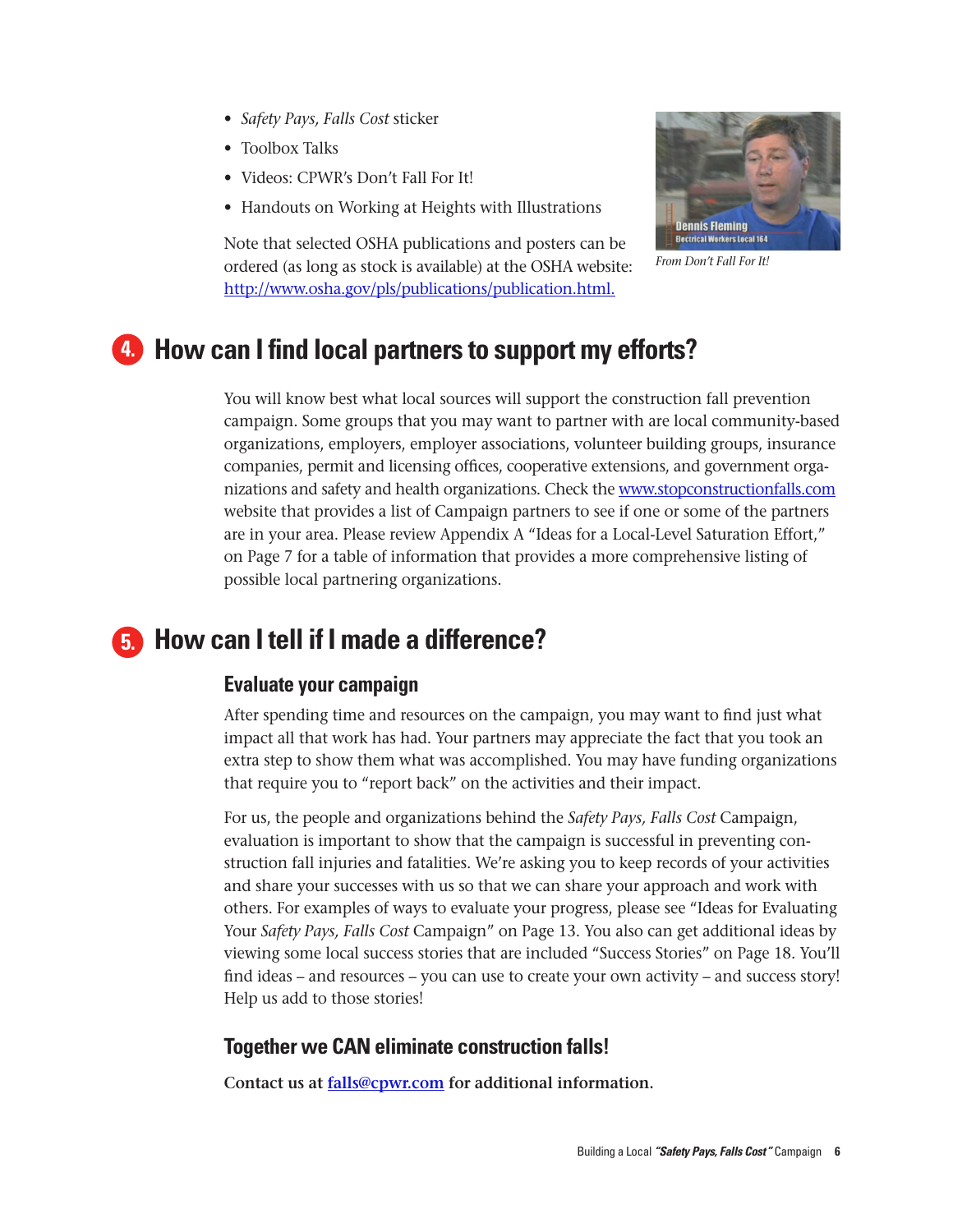# **Using Local Partners: Ideas for a Local-Level Saturation Effort**

Below is a list of organizations with a brief description of their function, plus ideas to incorporate their existing activities and mission into a Fall Prevention Campaign activity. The "Ask" is the request you'd make to the organization to support your efforts or join as a campaign partner.

| <b>Type of organization</b>                | Role(s)/Ask                                                                                                                                                                                                                                                                                                                                                                                                                                                                                                                                                                                    |  |
|--------------------------------------------|------------------------------------------------------------------------------------------------------------------------------------------------------------------------------------------------------------------------------------------------------------------------------------------------------------------------------------------------------------------------------------------------------------------------------------------------------------------------------------------------------------------------------------------------------------------------------------------------|--|
| <b>Local OSHA office</b>                   | OSHA Area Offices have staff that support outreach efforts. To find the<br>local compliance assistance staff in your area, see: http://www.osha.gov/<br>dcsp/compliance_assistance/cas.html OSHA's compliance assistance staff<br>can share and disseminate campaign materials and they support local<br>outreach efforts. Invite OSHA speakers or technical experts to events.<br>OSHA staff can promote training and outreach events through their ex-<br>tensive contacts.                                                                                                                  |  |
| <b>OSHA Consultation</b><br><b>Program</b> | OSHA Consultation programs work with small employers and they<br>actively support OSHA's compliance assistance and outreach goals. Find<br>your local program through the directory of consultation programs at:<br>http://www.osha.gov/dcsp/smallbusiness/consult.html.<br>The consultation program can provide speakers, host events, share digital<br>files and print existing campaign materials.                                                                                                                                                                                          |  |
| <b>OSHA State Plan Office</b>              | OSHA's State Plan States are listed at http://www.osha.gov/dcsp/osp/<br>index.html. There is a list of training materials developed by State Plan<br>States, see: http://www.osha.gov/dcsp/osp/trainmat.html. For example,<br>the State of California has developed some recent guidance on the erec-<br>tion of scaffolds. These sites can be reviewed by members supporting the<br>campaign, especially in the development of new materials. State Plan<br>States could also be contacted to distribute campaign materials, especially<br>if they could be co-branded with the State's logo. |  |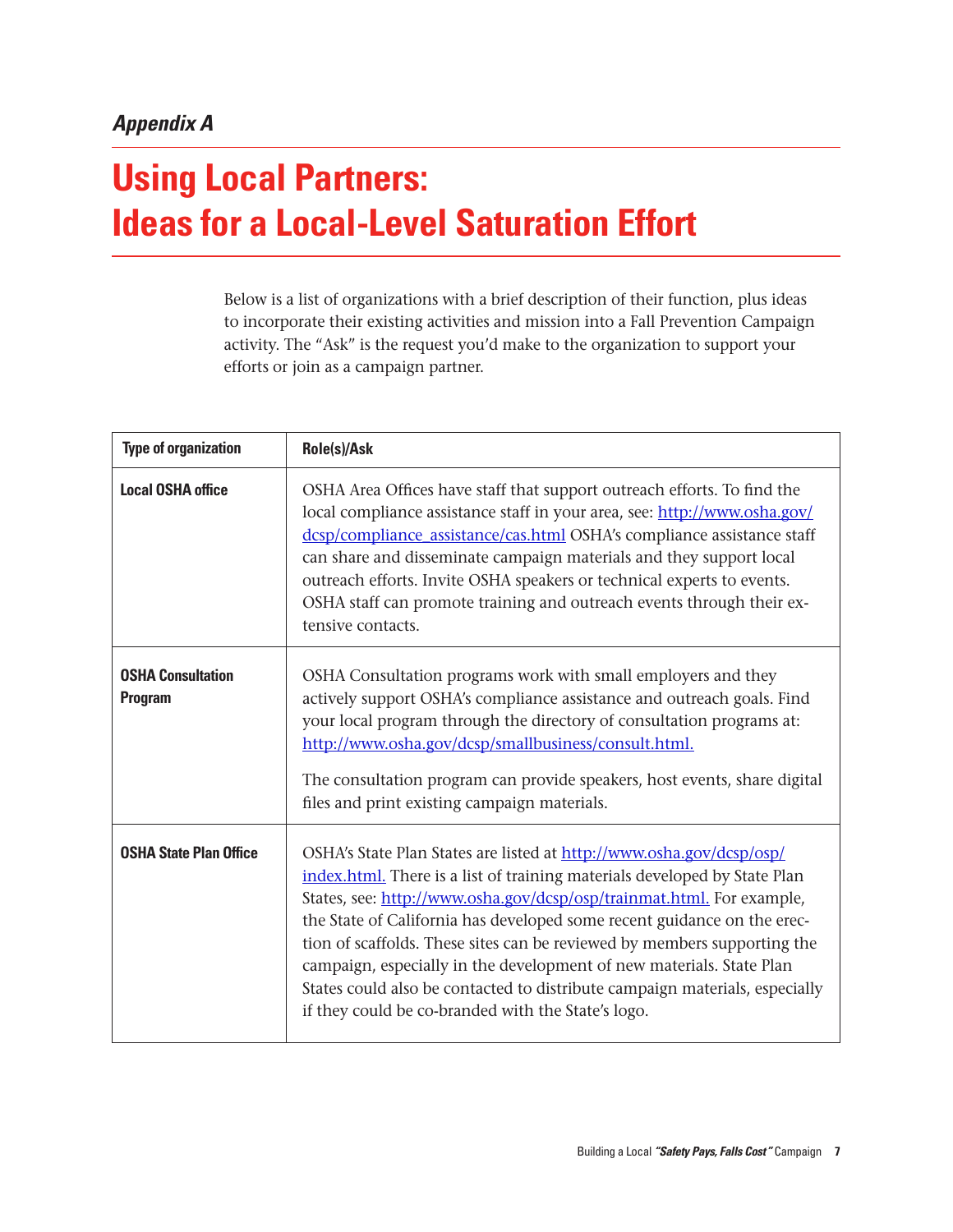| <b>OSHA Alliance Program</b>                         | OSHA's Alliance program participants work with OSHA to develop com-<br>pliance assistance resources, share information with workers and employ-<br>ers and educate them about their rights and responsibilities under the<br>OSHAct. For information on the Alliance Program, see: http://www.osha.<br>gov/dcsp/alliances/index.html A local alliance could be formed around<br>the campaign, and this may be a way to recognize the efforts of local<br>partners.                                                                                                                                                                                                                                                                                                                                                                                                 |
|------------------------------------------------------|--------------------------------------------------------------------------------------------------------------------------------------------------------------------------------------------------------------------------------------------------------------------------------------------------------------------------------------------------------------------------------------------------------------------------------------------------------------------------------------------------------------------------------------------------------------------------------------------------------------------------------------------------------------------------------------------------------------------------------------------------------------------------------------------------------------------------------------------------------------------|
| <b>OTI Education Centers</b>                         | The OTI Educations Center is a national network of nonprofit organiza-<br>tions authorized by OSHA to deliver occupational safety and health train-<br>ing to the private sector. Currently there are 25 OTI Education Centers<br>comprised of 44 member organizations located through the country.<br>They offer OSHA numbered course and they also can develop and deliver<br>contract training. Several OSHA courses are designed for the construc-<br>tion industry. The course descriptions for these courses can be found at:<br>http://www.osha.gov/dte/edcenters/course_description.html for detail on<br>each of these courses and a map and location for all of the OTI Education<br>Centers see: http://www.osha.gov/dte/edcenters/map.html OTI Education<br>Centers since they work closely with OSHA can offer other support to lo-<br>cal campaigns. |
| <b>OSHA Outreach</b><br><b>Construction Trainers</b> | OSHA Construction Outreach trainers are expected to teach fall hazards<br>for at a minimum of one hour and 15 minutes in either the 10-hour or<br>30-hour construction outreach training. Outreach instructors must follow<br>OSHA's objectives and must test the students on the focus four train-<br>ing topics. Existing materials are posted at: www.osha.gov/dte/outreach/<br>construction/focus_four/index.html Local outreach trainers can provide<br>training support for your local campaign.                                                                                                                                                                                                                                                                                                                                                             |
| <b>Susan Harwood Grantees</b>                        | OSHA funds Susan Harwood grants. Several of them cover fall protection<br>hazards. The Harwood grantees often cover non-English speaking workers<br>and campaign material could be shared and disseminated through these<br>grantees. Information about the Susan Harwood program can be found<br>at: www.osha.gov/dte/sharwood/index.html.                                                                                                                                                                                                                                                                                                                                                                                                                                                                                                                        |
| <b>OutreachTrainers.org</b>                          | Outreach Trainers is a private organization that includes many OSHA<br>outreach trainers. The website allows the user to find a trainer based upon<br>location, qualifications and background. See: http://outreachtrainers.org/<br>client/trainer_results.aspx for additional information.                                                                                                                                                                                                                                                                                                                                                                                                                                                                                                                                                                        |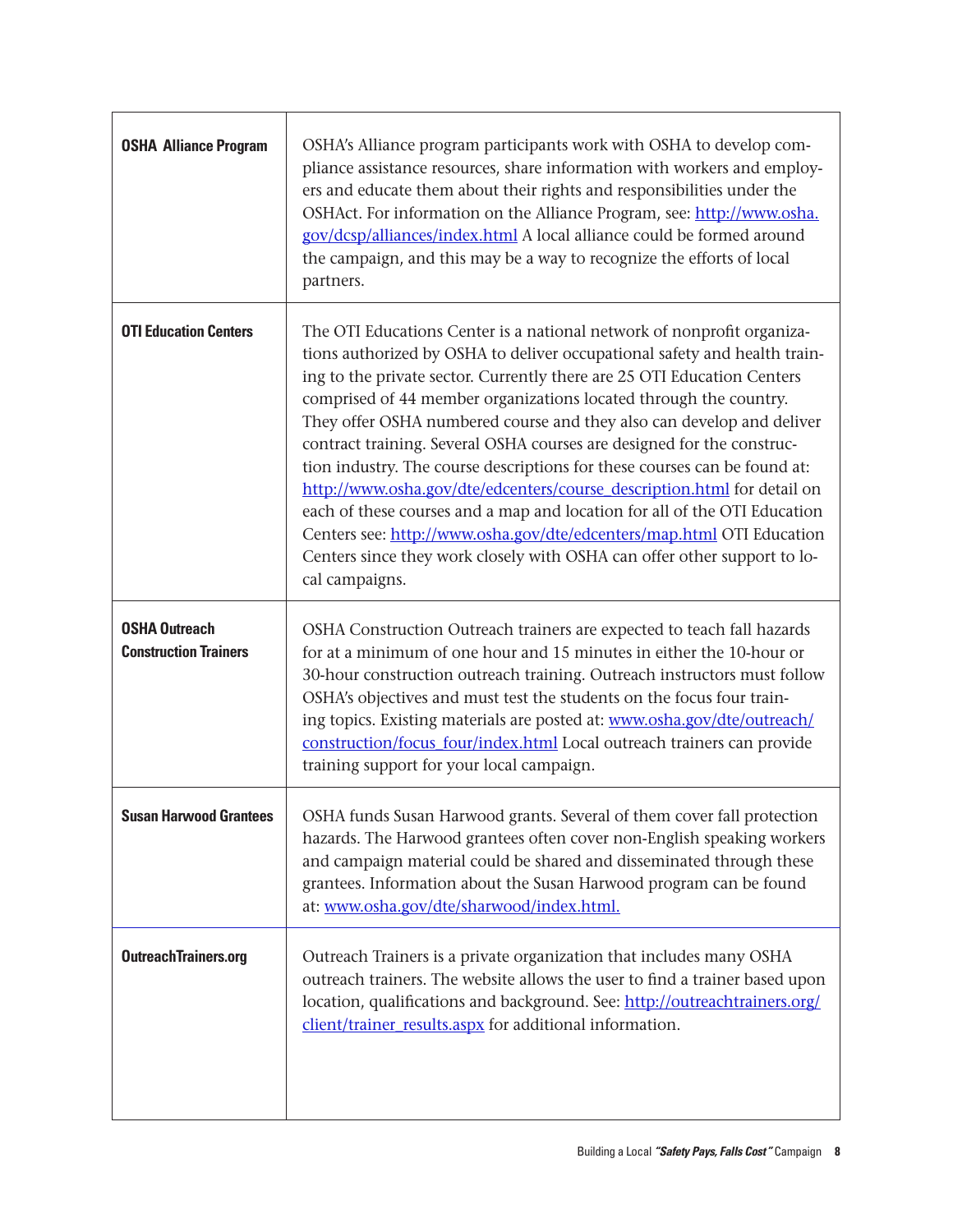| <b>NIOSH ERC</b>                                                                | NIOSH is a co-sponsor of the campaign, and NIOSH Educational<br>Resources Centers can be found at: http://niosh-erc.org/courses/locator.<br>shtml NIOSH ERCs can support the campaign through technical exper-<br>tise, creating and printing local-specific training resource material, and<br>promoting outreach and training events.                                                                                                                                                                                                                            |  |  |
|---------------------------------------------------------------------------------|--------------------------------------------------------------------------------------------------------------------------------------------------------------------------------------------------------------------------------------------------------------------------------------------------------------------------------------------------------------------------------------------------------------------------------------------------------------------------------------------------------------------------------------------------------------------|--|--|
| <b>Academic Partners</b>                                                        | Local academic partners can help promote and provide technical experts<br>at events. They may also have graduate students who can participate in a<br>work study project on a local campaign.                                                                                                                                                                                                                                                                                                                                                                      |  |  |
| <b>COSH</b> group/other<br>nonprofit training<br>organization/union partner     | Local community and worker organizations can create and print local-<br>specific training and resource materials. They can promote or conduct<br>trainings/host training events, and provide technical/training experts<br>at events. Information dissemination (at related events, through direct<br>mailing, website, newsletter, etc.)                                                                                                                                                                                                                          |  |  |
| <b>Safety Stand Down</b>                                                        | Safety Stand Downs can be used when there have been a number of fatali-<br>ties in an industry. For more information, see the You Tube Safety Stand<br>Down 2012. Also, sample agendas for OSHA's Focus Four are available on<br>line. This approach to the campaign would take significant planning, but<br>if the community is supportive of the concept, it can be very effective.                                                                                                                                                                              |  |  |
| <b>United Support and</b><br><b>Memorial for Workplace</b><br><b>Fatalities</b> | USMWF works closely with victim's families after a workplace fatality. See<br>http://usmwf.org/ for additional detail. Campaign information could be<br>shared with this organization to help educate workers about fall haz-<br>ards. Also, working in partnership with an organization like USMWF can<br>help increase the media presence for the campaign. The USMWF might<br>also provide access to family members who may be willing to serve as a<br>spokesperson for your local campaign or provide testimonials to support<br>your media outreach efforts. |  |  |
| <b>American Society</b><br>of Safety Engineers<br>(ASSE)                        | ASSE is an association of occupational safety and health professionals<br>who work to create a safer work environment by preventing workplace<br>fatalities, injuries and illness. ASSE is a national sponsor of the Safety<br>Pays, Falls Cost Campaign, and local chapters can be found at: http://<br>www.asse.org/membership/findachapter.php. ASSE may be able to<br>provide local safety experts to participate in special community events<br>or safety demonstrations.                                                                                     |  |  |
| <b>National Safety Council</b>                                                  | The National Safety Council is a nonprofit organization whose mission<br>is to save lives by preventing injuries and deaths at work, home and<br>in communities. The NSC often advances its mission by partnering to                                                                                                                                                                                                                                                                                                                                               |  |  |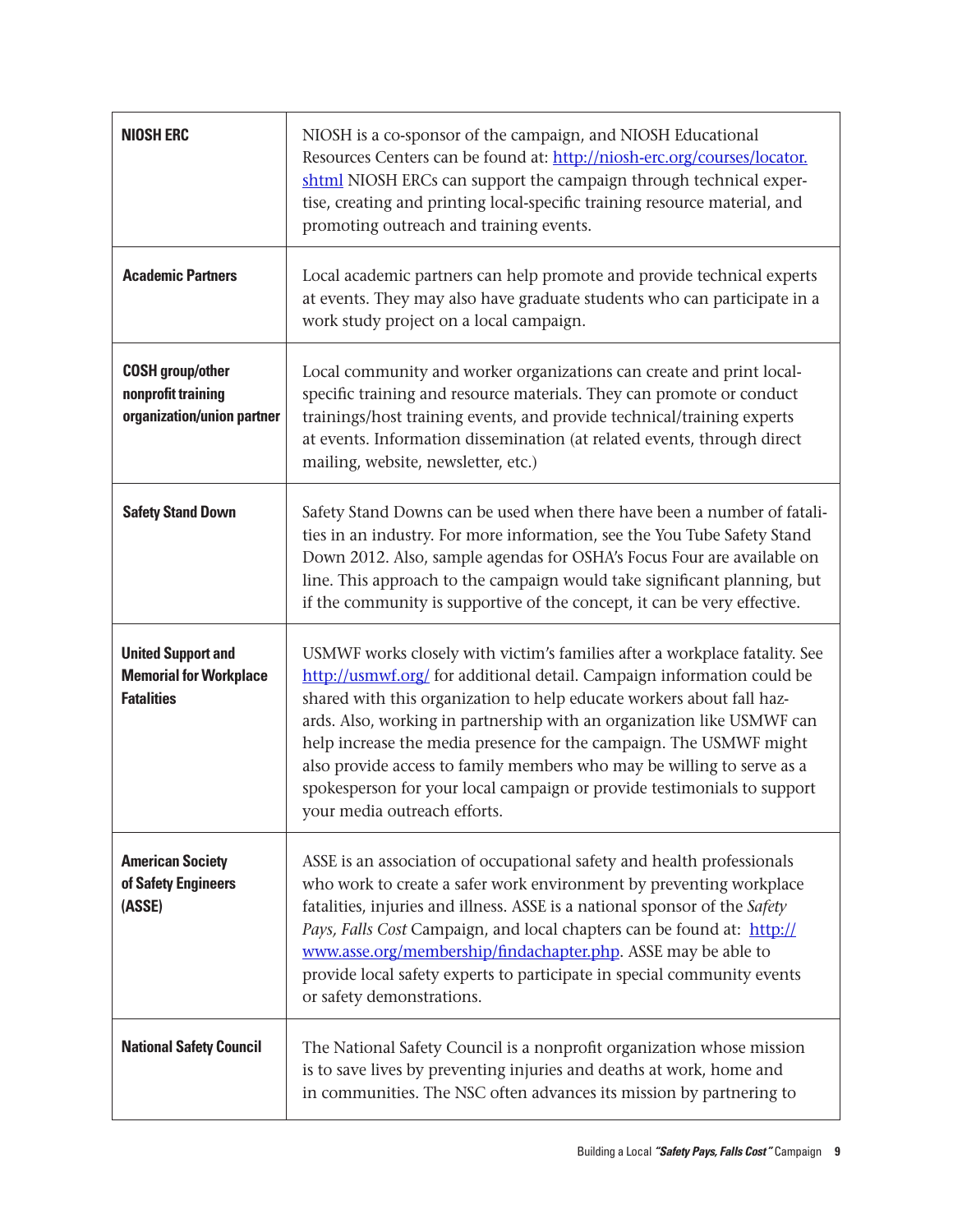|                                                                                                                            | make an impact. You can find its local affiliates at: http://www.nsc.org/<br>nsc_near_you/Pages/find_nsc_near_you.aspx. NSC may be able to provide<br>local safety experts to participate in special community events or safety<br>demonstrations.                                                                                                                                                                                                                                                      |  |  |
|----------------------------------------------------------------------------------------------------------------------------|---------------------------------------------------------------------------------------------------------------------------------------------------------------------------------------------------------------------------------------------------------------------------------------------------------------------------------------------------------------------------------------------------------------------------------------------------------------------------------------------------------|--|--|
| <b>American Industrial</b><br><b>Hygiene Association</b>                                                                   | AIHA serves the needs of environmental health and safety professionals<br>practicing industrial hygiene in government, labor, academic institutions<br>or industry. Industrial hygienists can support the technical needs of a<br>local project. For information on finding a local chapter of AIHA see:<br>http://www.aiha.org/insideaiha/localsections/Pages/default.aspx AIHA<br>may be able to provide local safety experts to participate in special<br>community events or safety demonstrations. |  |  |
| <b>Local health departments,</b><br>either city or county                                                                  | Local health departments can help support the campaign with staff,<br>website and social media as well as printing materials and arranging for<br>presenters at outreach events.                                                                                                                                                                                                                                                                                                                        |  |  |
| <b>Community-based</b><br>organizations (CBOs),<br>such as Habitat for<br><b>Humanity, faith-based</b><br>community groups | CBOs usually provide community service and action planning services<br>for the community. CBOs since they are tied to the community can be an<br>integral partner in hosing or cosponsor local events; promoting outreach<br>or training, or disseminating information. Some organizations such as<br>Habitat for Humanity sponsor construction projects and they enhance<br>awareness of the local falls campaign.                                                                                     |  |  |
| <b>Local Transit organizations</b>                                                                                         | The National Campaign has posters and other media that can be tailored<br>for the local area. An important part of the campaign is to raise awareness<br>and having the message publically available helps reach that milestone.<br>Local organizations may provide free or low cost space for campaign<br>information.                                                                                                                                                                                 |  |  |
| <b>Equipment rental company</b>                                                                                            | Local equipment rental companies may have a vested interest in ensuring<br>that their equipment is used safety by contractors. They may be willing<br>to participate in a local Safety Pays, Falls Cost Campaign by doing one or a<br>combination of the following:<br>• Host/cosponsor training or other event on-site (or at another site).<br>• Disseminate campaign information (e.g. hang posters in their facili-<br>ties, provide literature at counters, bag stuffers, and place campaign       |  |  |
|                                                                                                                            | information on their website.<br>• Provide training and educational materials for every rental of related<br>equipment (e.g. scaffolding, lifts, etc.).                                                                                                                                                                                                                                                                                                                                                 |  |  |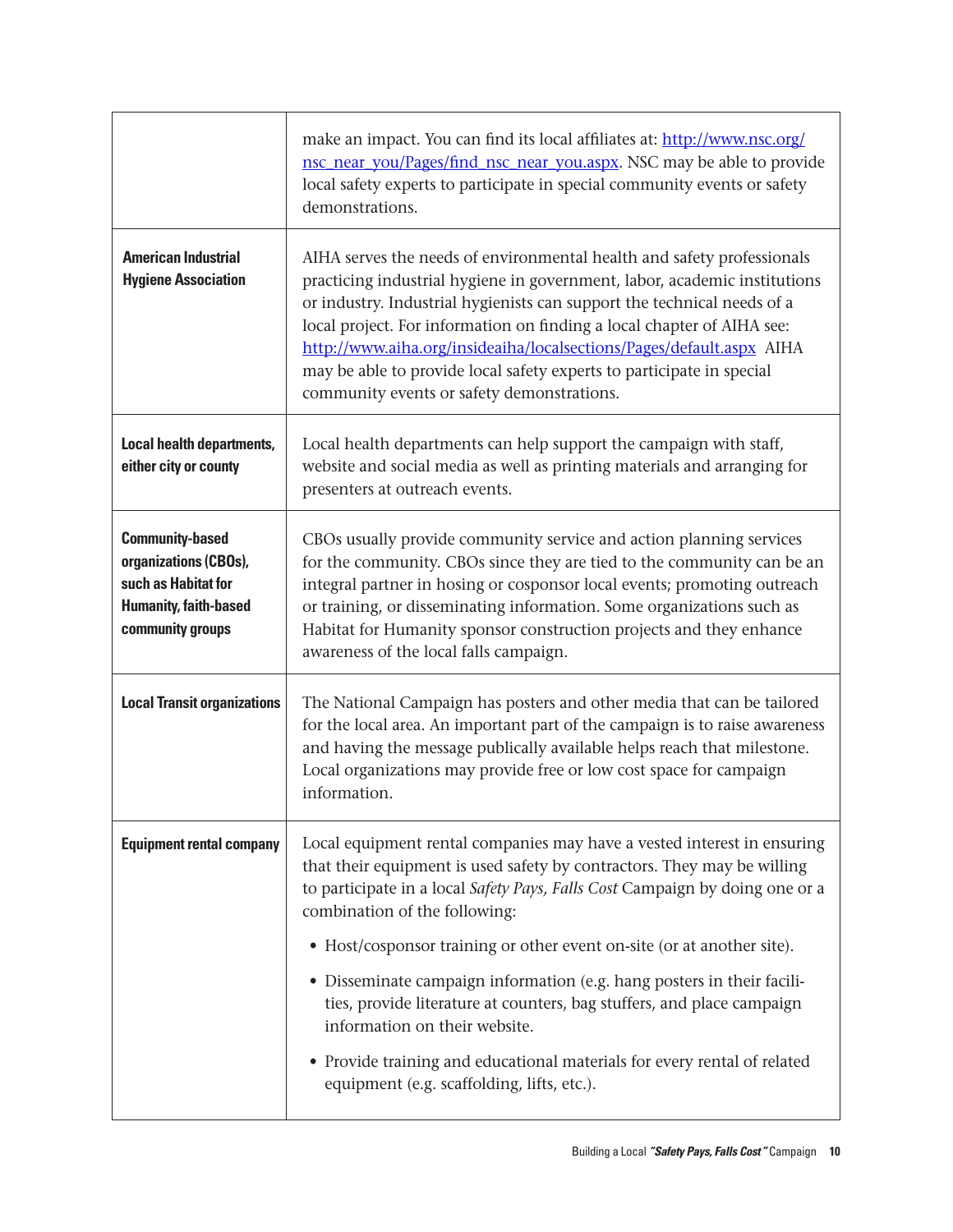|                                      | • Produce and distribute co-branded promotional or giveaway items.<br>• Promote your events (hang campaign announcements and flyers.                                                                                                                                                    |  |  |
|--------------------------------------|-----------------------------------------------------------------------------------------------------------------------------------------------------------------------------------------------------------------------------------------------------------------------------------------|--|--|
| <b>Distributor</b>                   | Distributors of equipment, ladders and scaffolds may have a vested inter-<br>est in ensuring that their equipment is used safely by contractors. They<br>may be willing to participate in a local Safety Pays, Falls Cost campaign by<br>doing one or a combination of the following:   |  |  |
|                                      | • Host/cosponsor training or other event on-site (or at another site).                                                                                                                                                                                                                  |  |  |
|                                      | • Disseminate campaign information (e.g. hang posters in their facili-<br>ties, provide literature at counters, bag stuffers and place campaign<br>information on their website.                                                                                                        |  |  |
|                                      | • Provide training and educational materials for every rental of related<br>equipment (e.g. ladders, PFAs, scaffolding, lifts etc.).                                                                                                                                                    |  |  |
|                                      | • Product and distribute co-branded promotional or giveaway items.                                                                                                                                                                                                                      |  |  |
|                                      | • Promote your event (let campaign hang event announcements/fliers).                                                                                                                                                                                                                    |  |  |
| <b>Local/Chain hardware</b><br>store | The local chain hardware or home improvement store may have a vested<br>interest in ensuring that their equipment is used safely by contractors.<br>They may be willing to participate in a local Safety Pays, Falls Cost cam-<br>paign by doing one or a combination of the following: |  |  |
|                                      | • Host/cosponsor training or other event on-site (or at another site).                                                                                                                                                                                                                  |  |  |
|                                      | • Disseminate campaign information (e.g. hang posters in their facili-<br>ties, provide literature at counters, bag stuffers, and place campaign<br>information on their websites.                                                                                                      |  |  |
|                                      | • Provide training and educational materials for every rental or purchase<br>of safety related equipment (ladders, scaffolding, lifts, etc.).                                                                                                                                           |  |  |
|                                      | • Produce and distribute co-branded promotional or giveaway items.                                                                                                                                                                                                                      |  |  |
|                                      | • Promote your events (let campaign hang event announcement/fliers.                                                                                                                                                                                                                     |  |  |
|                                      | • Information dissemination (hang posters, literature at counter, bag<br>stuffers, advertisements, website).                                                                                                                                                                            |  |  |
|                                      | • Provide training and educational materials with every purchase of<br>related equipment (e.g., ladders, PFAS, guardrail, etc.).                                                                                                                                                        |  |  |
|                                      | • Promote events (let campaign hang event announcements/fliers).                                                                                                                                                                                                                        |  |  |
|                                      | • Produce & distribute cobranded promotional or giveaway item.                                                                                                                                                                                                                          |  |  |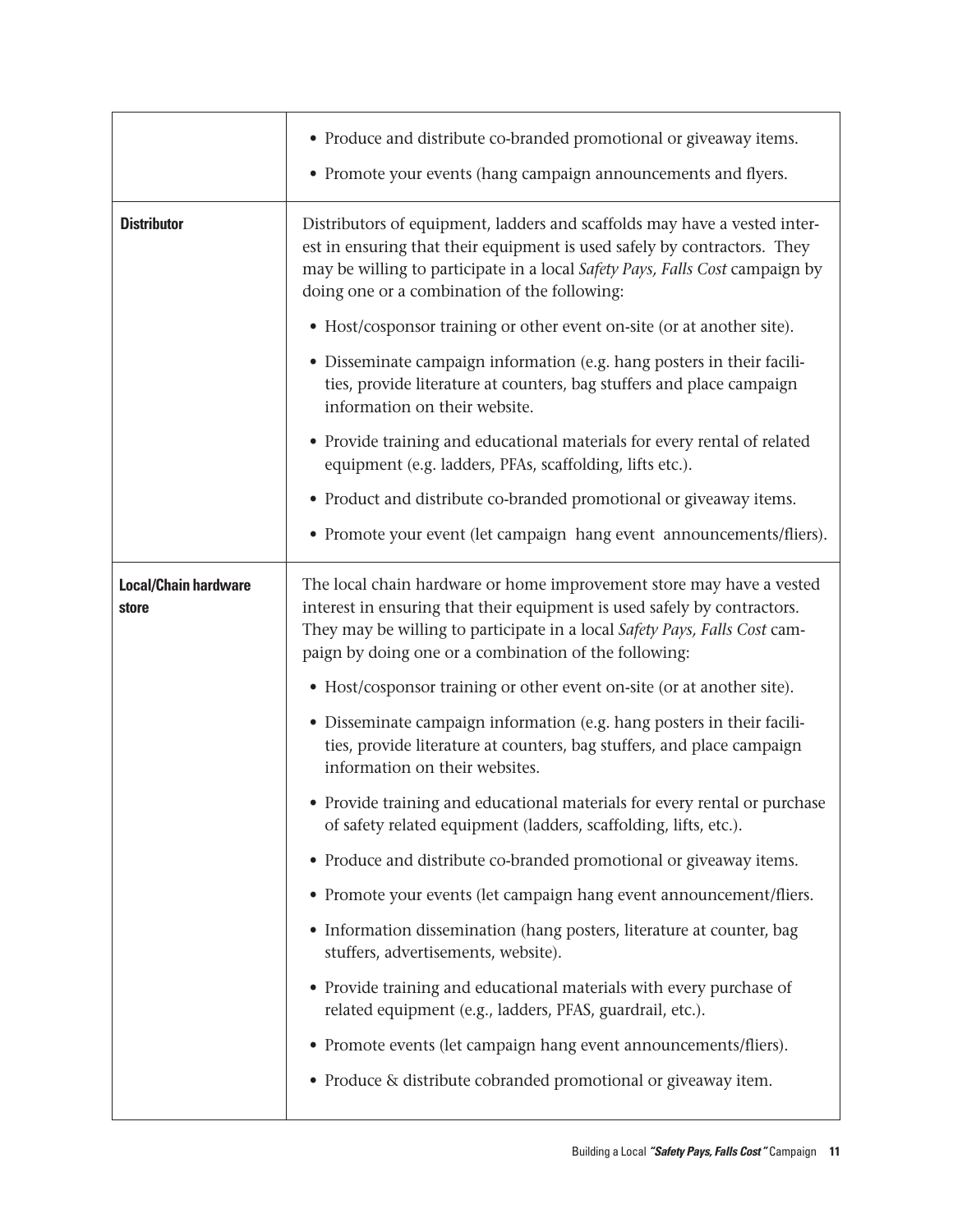| <b>Chamber of commerce</b>              | The local chamber of commerce might be willing to participate in your<br>local Safety Pays, Falls Cost campaign by doing one or a combination of<br>the following:<br>• Promote campaign events, information dissemination to members<br>(website, direct mailing).<br>• Invite related speakers to business-to-business or other related net-<br>working events.<br>• Host campaign event.                                                                                                                           |
|-----------------------------------------|-----------------------------------------------------------------------------------------------------------------------------------------------------------------------------------------------------------------------------------------------------------------------------------------------------------------------------------------------------------------------------------------------------------------------------------------------------------------------------------------------------------------------|
| <b>Permit &amp; licensing offices</b>   | Permit and licensing offices might be willing to participate in your<br>local Safety Pays, Falls Cost campaign by doing one or a combination of<br>the following:<br>• Disseminate information (e.g. .hang posters, distribute literature<br>on counter).<br>• Promote events (allow campaign partners to post/distribute fliers/an-<br>nouncements).<br>• Provide educational information/materials with permit paperwork for<br>activities at heights, e.g. re-roofing, windows replacement, renova-<br>tions, etc. |
| <b>Gas station/convenience</b><br>store | Gas stations, convenience stores and food trucks might be willing to<br>participate in your local Safety Pays, Falls Cost campaign by doing one or a<br>combination of the following:<br>• Produce and distribute co-branded promotional or giveaway items.<br>• Promote events (let campaign hang event announcements/fliers).                                                                                                                                                                                       |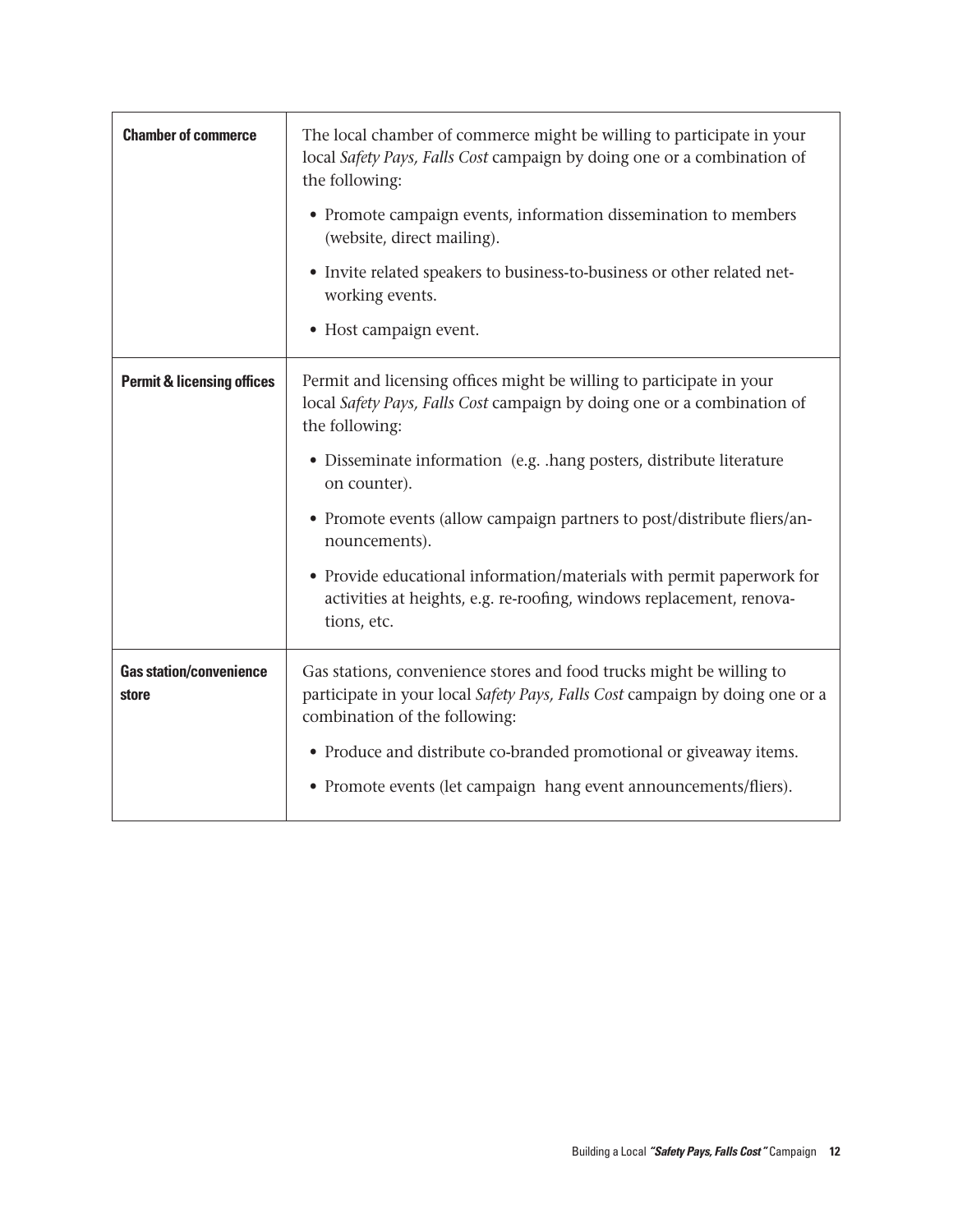# **Ideas for Evaluating Your Local**  *Safety Pays, Falls Cost* **Campaign**

Tracking your local *Safety Pays, Falls Cost* Campaign activities – large or small – is essential for understanding how many resources (staff time, money) you invested in your local campaign as well as how much of an impact your local campaign had and how things are improving in your local community. The information can affect your future funding-seeking efforts. It is extremely important to document, in writing, as many details as possible about each of your local campaign activities.

There are two types of evaluation – qualitative (e.g. observations, anecdotes, stories, focus groups, interviews) and quantitative (e.g. tracking the numbers of materials disseminated, surveys). Both offer advantages and disadvantages.

#### **1. Metrics – Make your activities count!**

Let us know about the good work you are doing. List the local *Safety Pays, Falls Cost* Campaign activities you engaged in and any media coverage you secure. You can duplicate the easy tracker below.

You could track the number of:

- Press events.
- Trainings.
- Presentations.
- Displays.
- Mailings.
- • E-mail blasts.
- Advertisements
- Public service announcements.
- • Campaign partners.
- Campaign speakers and spokespersons.
- Page views (hits) to your campaign website.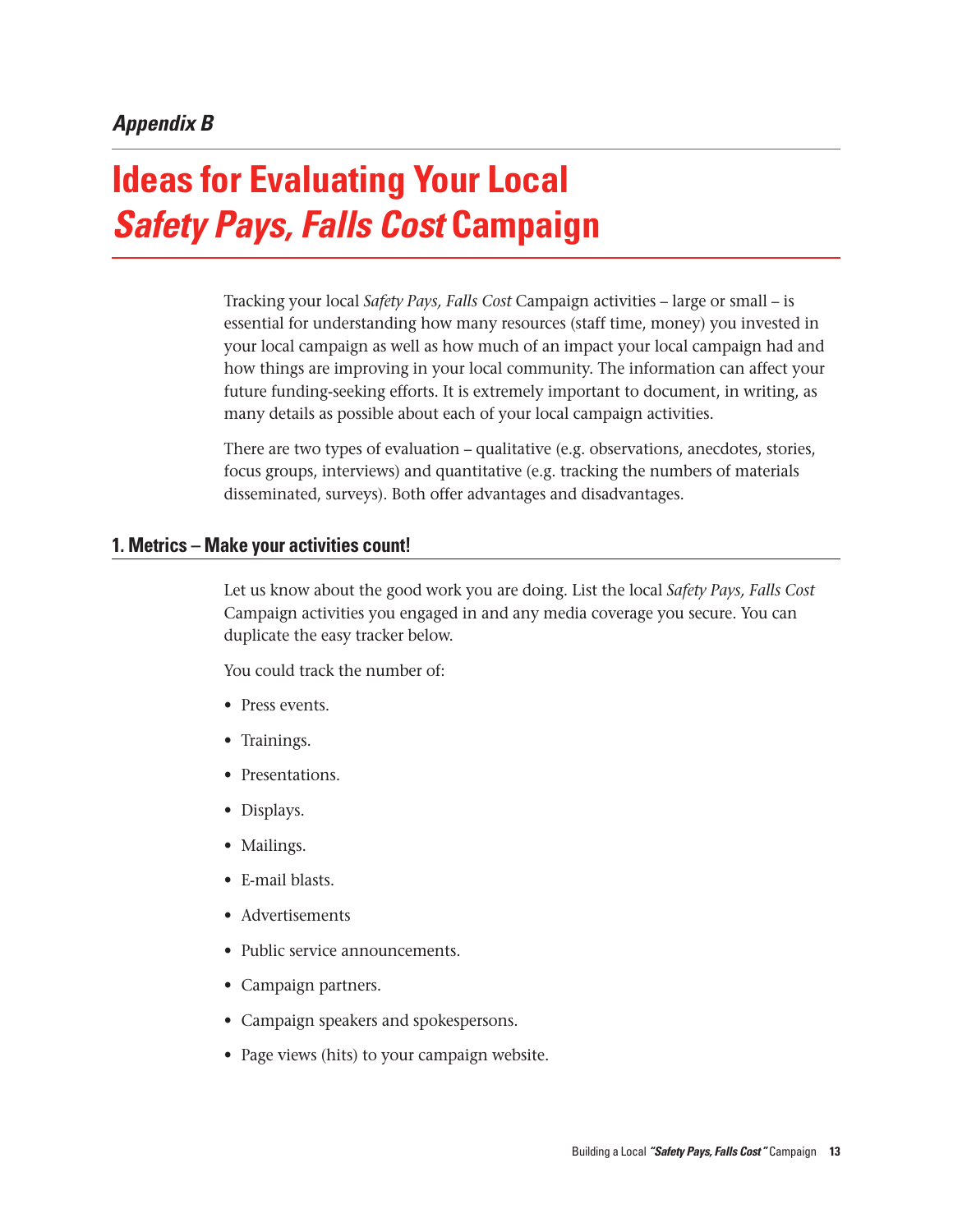- Materials (e.g. posters, brochures, videos, toolkits, checklists, original campaign photographs, interviews, artwork) downloaded or ordered from your local campaign website.
- Materials distributed to target audiences by partnering organizations.
- • Attendees/participants at events such as partner campaign or organization activities.

#### **You can document the achievements** of your *Safety Pays, Falls Cost* Campaign:

On a monthly or quarterly basis, record the achievements of the campaign. Below is an example of what to record.

| Activity       | Audience/#reached | Comments |
|----------------|-------------------|----------|
| Media Coverage | Audience Reach    | Comments |
|                |                   |          |

#### **2. Feedback – Find out what your audience thinks**

Use a simple form to ask for feedback from your audience. Pass out the comment form at events and collect them. Share the summary of comments you receive. Sample questions that you could ask event attendees are provided on the next page. You are free to reproduce this form and use at all your campaign events.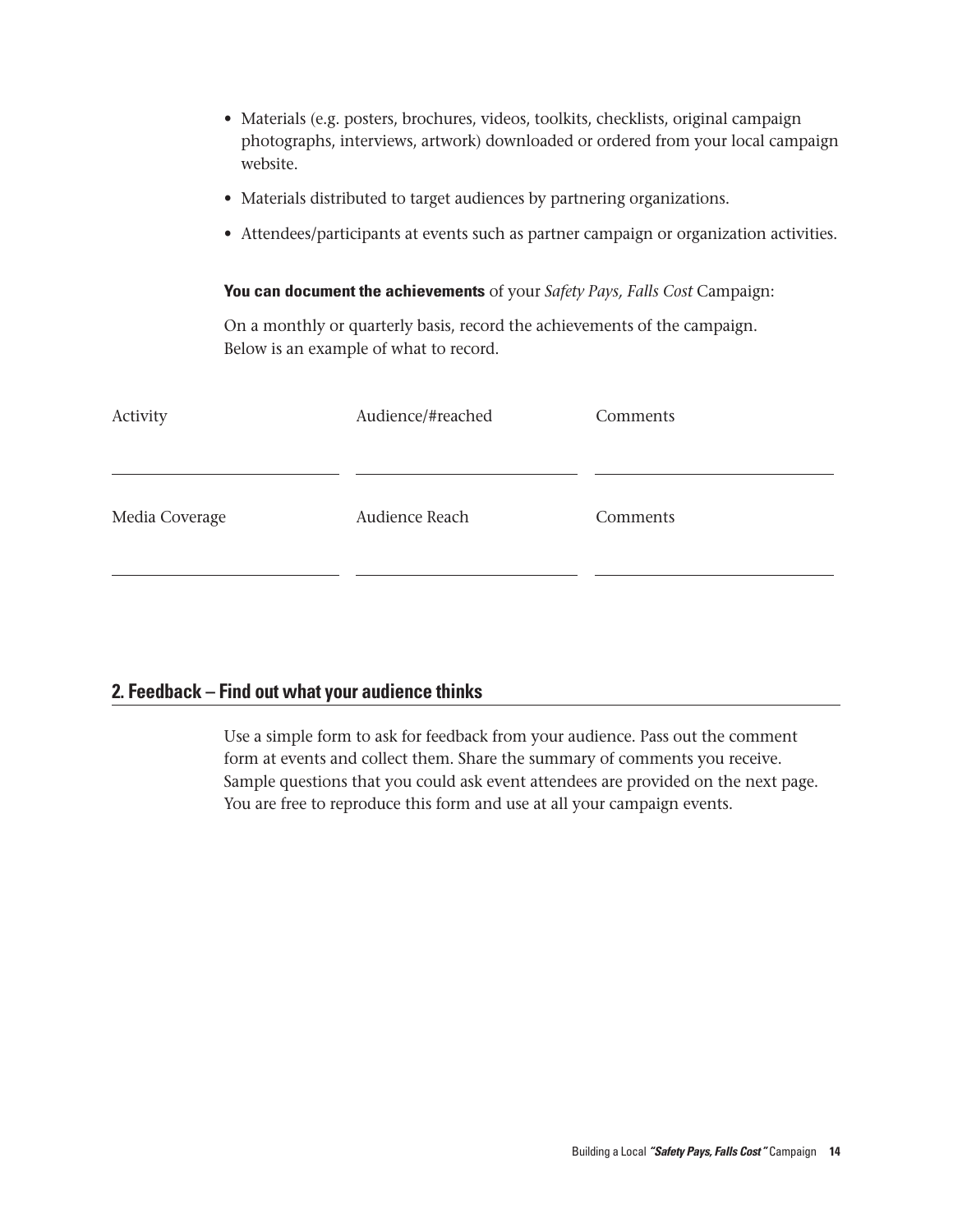# Safety Pays, Falls Cost **Event Evaluation Form**

**Please answer the questions below using the following scale for all ratings.**  $5 \t 4 \t 3 \t 2 \t 1 \t 1$ Ratings Very high High Average Poor Very Poor 1. How would you rate the overall quality of the event? \_\_\_\_\_\_\_\_\_\_\_\_\_\_\_\_\_\_\_\_\_\_\_\_ 2. How would you rate the **quality** of the information provided at this event? \_\_\_\_\_\_\_\_\_\_ 3. How would you rate the **usefulness** of the information provided at the event? \_\_\_\_\_\_\_\_\_\_ 4. Can you give an example of how you will use this information? 5. How did you hear about this event? 6. Please share any additional comments you would like to make about any aspect of the event.



**Thank you for participating!** Your comments are very helpful and will be put to use.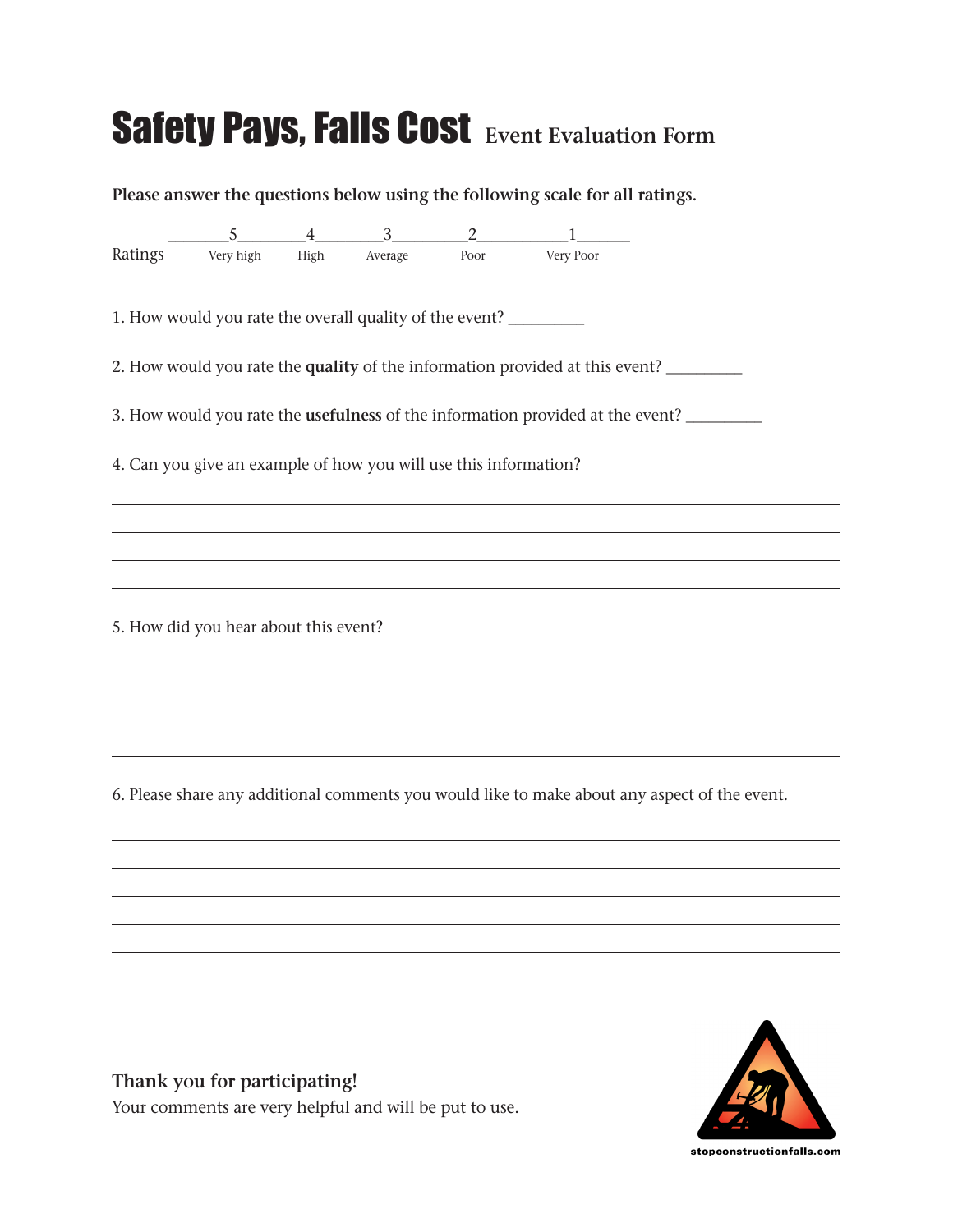#### **3. Informal Feedback Sessions – Go to the source.**

Bring together a group of small construction contractors/owners/foremen/ and/or workers/laborers and get their input on the campaign materials you distributed and/ or the campaign events they participated in. Use the core discussion questions below and add your own. Consider doing feedback sessions at the beginning and end of your local campaign to see how things changed.

#### **Core feedback questions:**

- 1. Have you seen or heard about the *Safety Pays, Falls Cost* Campaign? If so, where?
- 2. How useful are/were the *Safety Pays, Falls Cost* materials for you? (fact sheet, stickers, posters, information cards, etc.)? How have you/will you use them?
- 3. In your opinion, what do small construction contractors need to do an excellent job of preventing falls from heights (such as ladders, roofs, and scaffolds)?
- 4. What ideas do you have to get this information out to all small construction contractors and workers in our community?

#### **Other local campaign evaluation ideas.1**

- Administer a baseline survey to assess knowledge, awareness, exposure to the *Safety Pays, Falls Cost* campaign brand and campaign materials), perceptions, and behaviors related to working safely from heights before your launch your local campaign activities.
- • Administer a post-campaign survey (or a "follow-up" survey) to assess changes in knowledge, awareness, exposure (to the *Safety Pays, Falls Cost* Campaign brand and campaign materials), perceptions, and behaviors related to working safety from heights after your launch your local campaign activities.
- • Track information about fall-related incidents at small construction sites in your local community, such as the number of falls, visits to hospitals, fatalities, and/or days away from work as a result of a fall-related injury.
- • Develop local media tracking systems to document the number of local news and feature stories published or aired on the topic of small construction work-related falls, fatalities, and other related information.
- Keep a journal to capture each and every communique with local campaign participants, partners, stakeholders, etc. They may have observations while at small construction sites. Campaign staff members may also glean key information worthy of reporting in campaign journal notes.

 $1$  We recommend a trained researcher to design and conduct these evaluation projects. Local universities and colleges may have professors and researchers who would be willing to partner with you to conduct evaluation studies. Of, f there are sufficient resources, you could secure a research firm to design and conduct the evaluation of the campaign using one of or a combination of the research methods discussed in this section.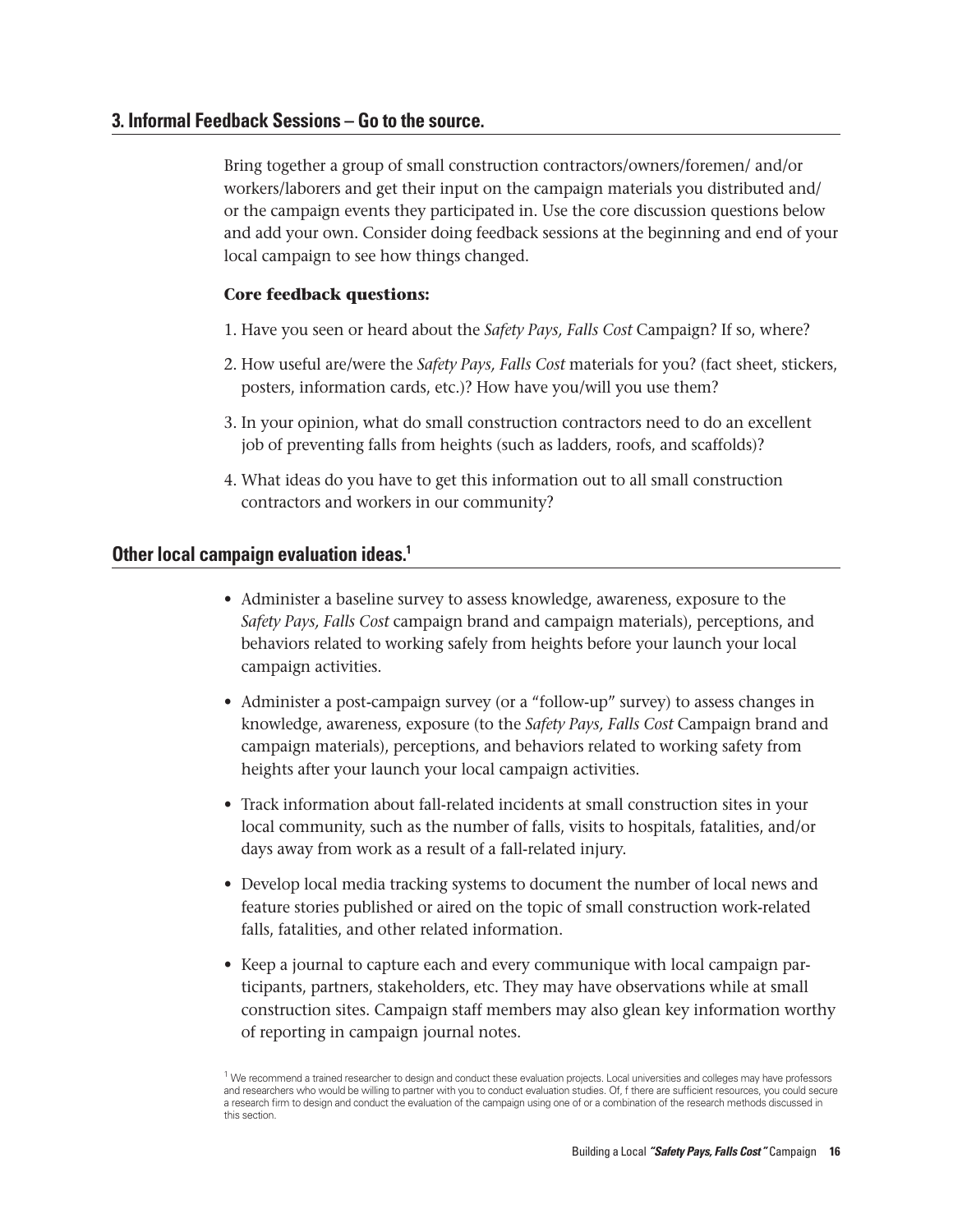- Take photographs of "real" safe and unsafe construction practices for inclusion in training, demonstrations, and information dissemination.
- Summarize lessons learned in a "Best Practices" library and offer recommendations for future strategies.

#### **Share your campaign evaluation results!**

Please share your local campaign results with the national campaign team. Send your findings to **falls@cpwr.com**.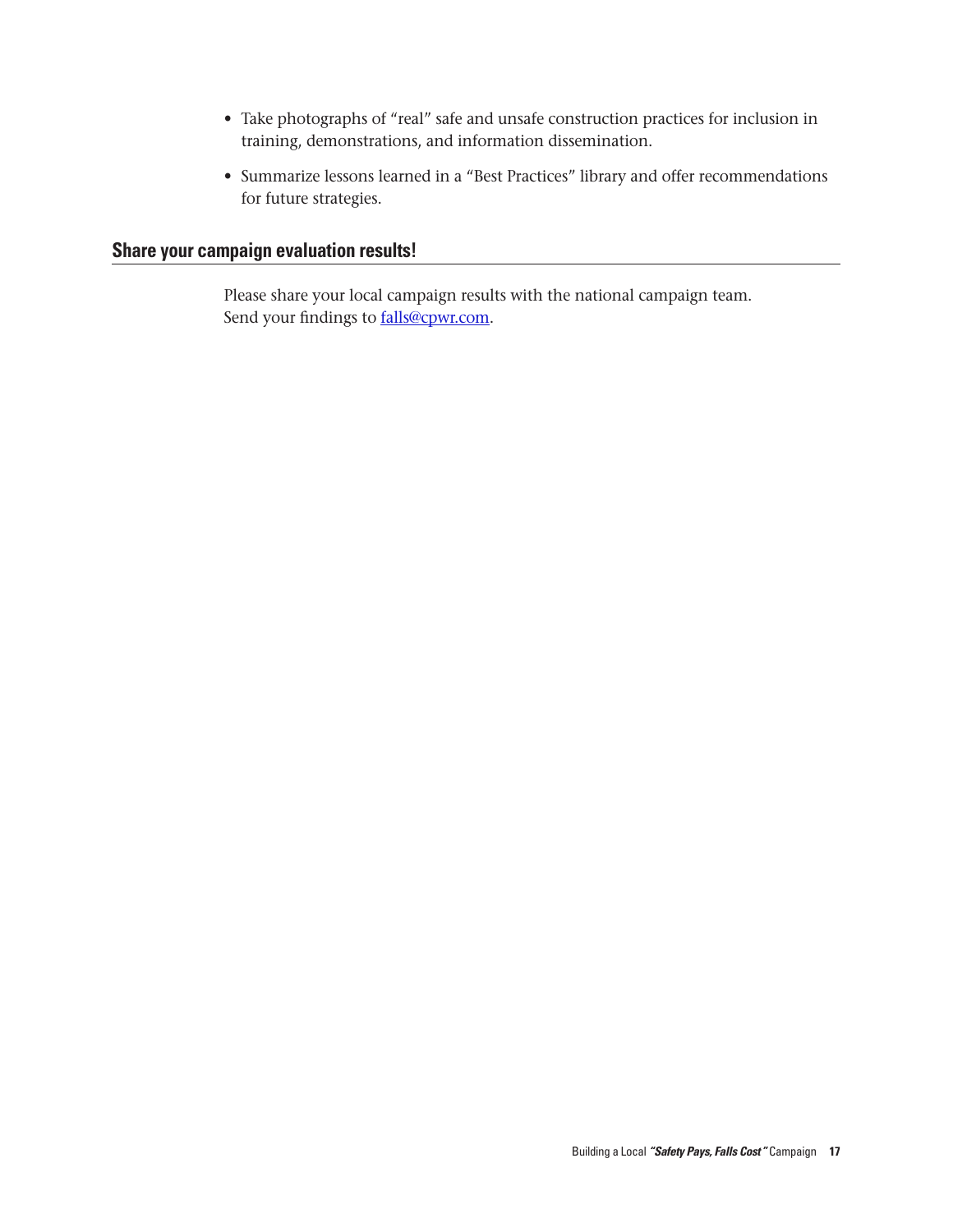## **Success Stories**

### **Massachusetts Fatality Assessment and Control Evaluation (MA FACE) Project**

#### **Background:**

Since falls are the leading cause of fatal occupational injuries in Massachusetts, the MA FACE group made this campaign a local priority. The MA FACE group already had a workgroup of government, labor, insurance community and academic stakeholders involved on this topic, so the plan was to build on the existing partnership.

#### **Materials Distribution and Dissemination:**

- Press-ready fact sheet on falls in MA co-branded with partners.
- Had the MA Department of Health signed on as a campaign partner and used @MASSDPH to publicize on Twitter.
- • Updated three educational brochures and developed a fourth on personal fall arrest systems. The project used a health graduate communications to work on these brochures.
- Brochures available in English, Spanish and Portuguese.
- Shared brochures with 350 community building inspectors. Follow-up from this group resulted in ordering 13,000 copes to make them available to contractors.
- Distributed brochures and campaign poster to seven worker centers.
- MA Department of Health sends materials to its database of 28,000 contractors.

#### **Intensive Local Outreach:**

The project team joined with the OSHA Consultation Program to plan to conduct outreach training to roofers. The project is working with OSHA staff to explain enforcement procedures in residential construction and to offer free training to contractors. The plan is to offer 6 training sessions in April, including one in Spanish.

To build momentum, the project will advertise the campaign. They will display the